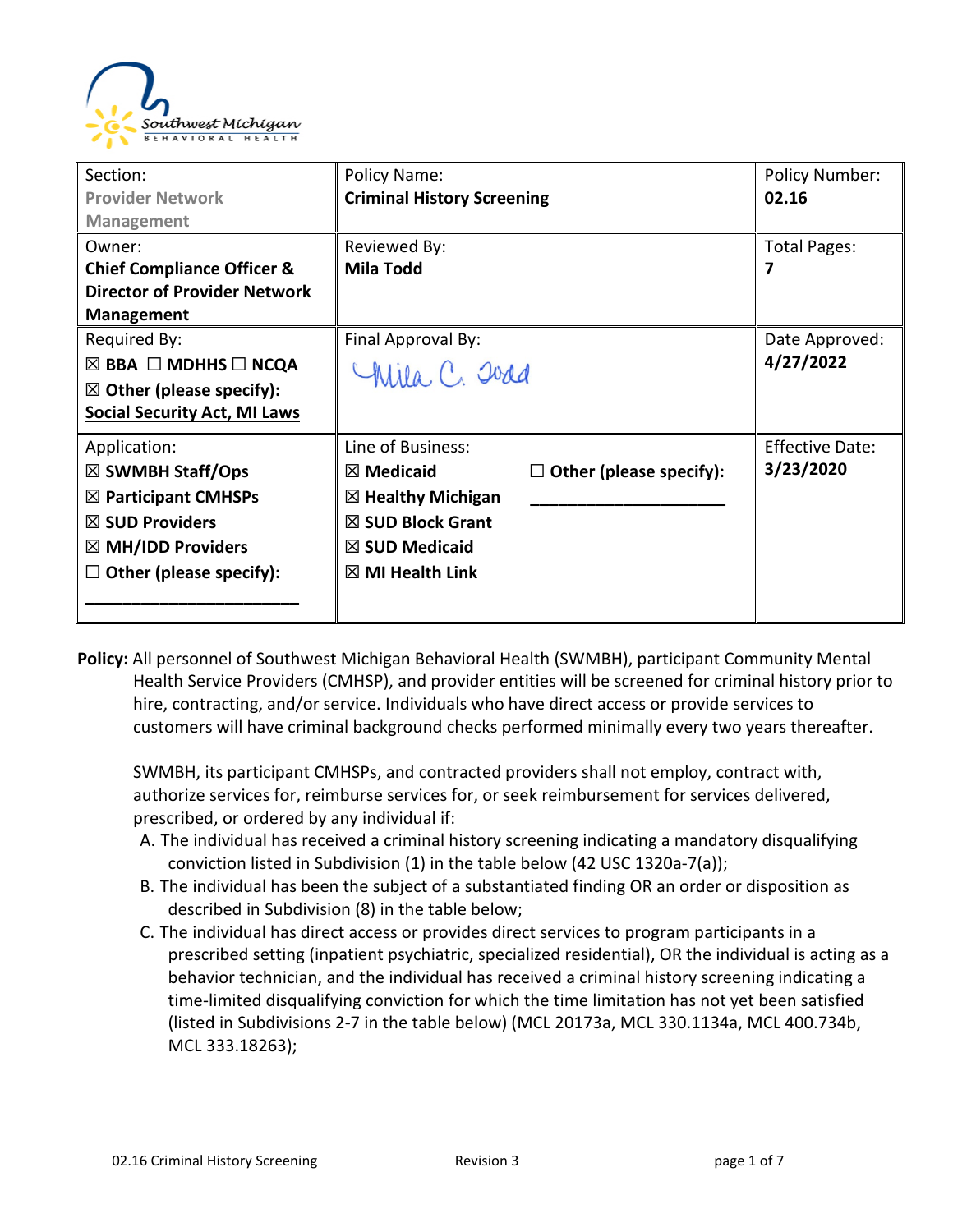

**Purpose:** To comply with federal and state mandates and to enact necessary safeguards to protect the health and welfare of customers receiving services, to assure qualified and fit providers are performing services, and to avoid risk exposure to SWMBH, its participant CMHSPs, and providers.

**Scope:** SWMBH Human Resources, SWMBH Provider Network, participant CMHSPs, all network providers

**Responsibilities:** SWMBH Human Resources, SWMBH Provider Network, participant CMHSPs, all network providers – required to run criminal background screenings pursuant to this policy.

#### **Definitions:**

- A. BEHAVIOR TECHNICIAN means an individual who is not licensed or authorized to practice a profession under this part (MCL 333.18251 – Act 368 of 1978, Part 182A) and who delivers applied behavior analysis services under the delegation and supervision of a behavior analyst and meets the requirements of section 18263.
- B. CONVICTION: For purposes of the laws mentioned above, an individual or entity is considered to have been convicted of a criminal offense when:
	- 1. A judgment of conviction has been entered against the individual or entity by a federal, state, or local court, regardless of whether there is an appeal pending or whether the judgment of conviction or other record relating to criminal conduct has been expunged,
	- 2. A finding of guilt against the individual or entity by a federal, state, or local court,
	- 3. A plea of guilty or nolo contendere by the individual or entity has been accepted by a federal, state, or local court, or
	- 4. An individual or entity that has entered into participation in a first offender, deferred adjudication, or other arrangement or program where judgment of conviction has been withheld.
- C. DIRECT ACCESS means access to a Customer, a Customer's property, or a Customer's personal financial information (checking account information, credit cards, bank statements, etc.).
- D. PERSONNEL: For purposes of this policy, "personnel" means, employees, contractors, volunteers, interns, and any other staff.

#### **Standards and Guidelines:**

#### **A. Background Checks**

- 1. **Specialized Residential and Psychiatric Inpatient settings:** Inpatient psychiatric facilities and licensed adult foster care homes shall follow Michigan Department of Health and Human Services (MDHHS) Michigan Workforce Background Check procedures for obtaining criminal background checks and fingerprints (MCL 2333.20173a; MCL 330.1134a; MCL 400.734b). The Workforce Background Check system alerts employers to ongoing criminal activity, so bi-annual re-checks of criminal history status are not necessary.
- 2. **SWMBH and all other settings:** Entities shall ensure its background checks are completed by an organization, service, or agency that specializes in gathering the appropriate information to review the complete history of an individual. Use of the state of Michigan Offender Tracking Information System (OTIS) or a county level service that provides information on individuals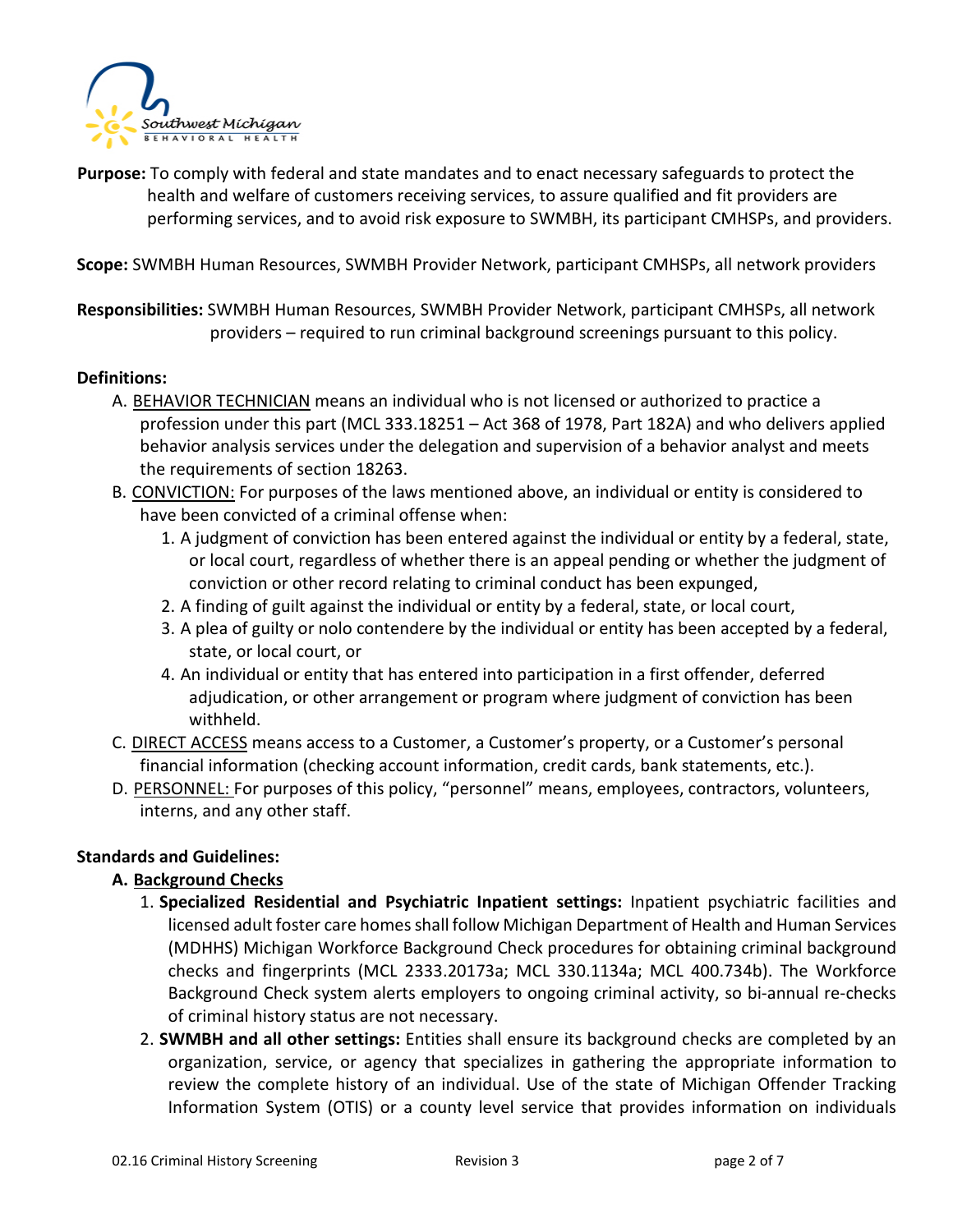

involved with the court system are not appropriate resources to use for criminal background checks.

- a. Entities shall secure written consent from individuals who apply for employment, contracting or volunteering, at the time of application, for the entity to conduct a criminal history check.
- b. Background check documentation shall be maintained in the employee record and shall include the following (which shall be updated every two years for those individuals having direct access or providing services to customers):
	- i. OIG exclusion verifications to ensure no mandatory disqualifying convictions from 42 USC 1320a-7(a), or other exclusions.
	- ii. Queries for state offenses committed in the state of Michigan.
	- iii. If the individual has resided in any other state in the 5 years prior to application, or since age 16, whichever is less, queries of those states' criminal background systems (required for initial background check only, unless the individual resides part-time in another state).
	- iv. A statement signed by the individual that indicates the following:
		- That he or she has not been the subject of a substantiated finding OR an order or disposition as described in Subdivision (8) of the table below.

## **B. Reporting**

- 1. **SWMBH INTERNAL:** All employees, directors, managers, and individuals with any other type of employment or consulting arrangement with SWMBH are required to report the following to SWMBH Human Resources within five (5) days of conviction or assessment imposition:
	- a. Any criminal conviction, felony or misdemeanor; and/or
	- b. The imposition of civil money penalties or assessments imposed under section 1128A of the Social Security Act.
- 2. **EXTERNAL:** Criminal conviction results are to be disclosed to SWMBH by participant CMHSPs and providers with regard to those offenses as detailed in sections 1128(a) and 1128(b)(1), (2), or (3) of the Social Security Act, or that have had civil money penalties or assessments imposed under section 1128A of the Act.
- 3. **MDHHS:** SWMBH will notify the MDHHS Behavioral Health and Developmental Disabilities Administration (BHDDA) Division of Program Development, Consultation and Contracts when disclosures are made by providers with regard to any offenses detailed in sections 1128(a) and 1128(b) (1), (2) or (3) of the Social Security Act, or that have had civil money penalties or assessments imposed under section 1128A of the Act.

## **C. Compliance**

1. Although criminal background checks are required, it is not intended to imply that a criminal record will necessarily bar employment. The verification of these checks and justification for the decisions that are made should be documented in the employee personnel or interview file. Decisions must be consistent with state and federal rules and regulations regarding individuals with a criminal history.

## **D. Table of Disqualifying Convictions**

1. For purposes of this policy, Subdivisions (1) and (8) apply to all personnel at SWMBH, participant CMHSPs, and providers.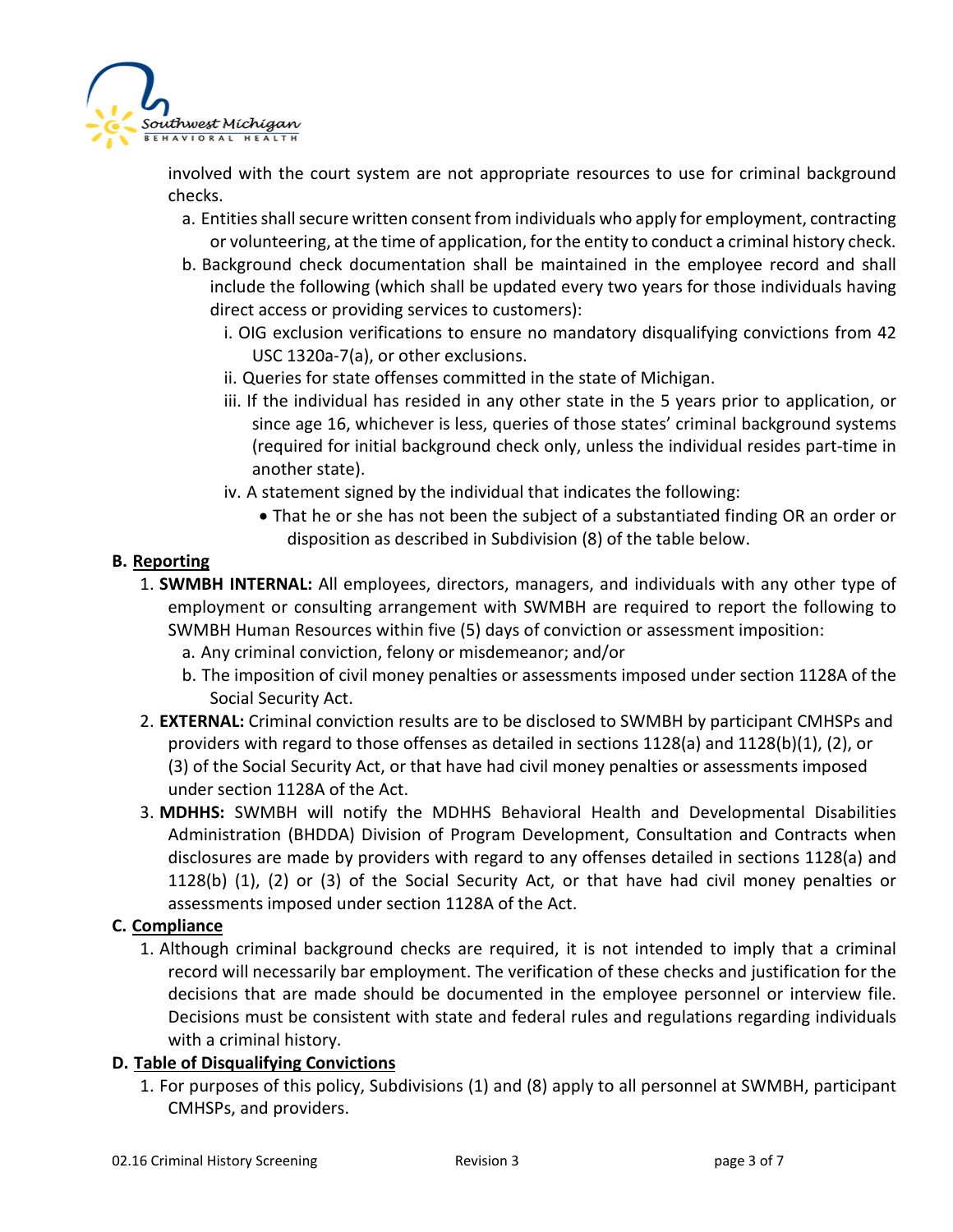

- 2. Subdivisions (2) through (7) apply to personnel working in inpatient psychiatric and specialized residential settings, and to individuals acting as behavior technicians. For purposes the Subdivisions (2) through (7), the time requirement is as follows:
	- a. Inpatient Psychiatric and Specialized Residential settings: the time required from the completion of all terms and conditions of sentencing, parole, and/or probation for the conviction to the date of application for employment or clinical privileges.
	- b. Behavior Technicians: the time required from the completion of all terms and conditions of sentencing, parole, and/or probation for the conviction to the date the individual delivers applied behavior analysis services.
- 3. Mandatory and Time-limited disqualifications are described in part in the table below. SWMBH, its participant CMHSPs, and providers remain responsible for complying with all applicable Federal and State of Michigan laws, rules, and regulations as it pertains to criminal background screenings and disqualifications.

| <b>Subdivision 1 - Mandatory Disqualifications</b>                                                      |  |  |  |  |
|---------------------------------------------------------------------------------------------------------|--|--|--|--|
| Persons with the following convictions are                                                              |  |  |  |  |
| <b>Excluded from participating in Medicare and State health care programs</b>                           |  |  |  |  |
| 1. Any criminal convictions related to the delivery of an item or service under Medicare (Title XVIII), |  |  |  |  |
| Medicaid (Title XIX) or other state health care programs (e.g., Children's Special Health Care          |  |  |  |  |
| Services, Healthy Kids), (Title V, Title XX, and Title XXI).                                            |  |  |  |  |
| 2. Any criminal convictions under federal or state law, relating to neglect or abuse of patients in     |  |  |  |  |
| connection with the delivery of a health care item or service.                                          |  |  |  |  |
| 3. Felony convictions occurring after August 21, 1996, relating to an offense, under federal or state   |  |  |  |  |
| law, in connection with the delivery of health care items or services or with respect to any act        |  |  |  |  |
| or omission in a health care program (other than those included in number 1 above) operated             |  |  |  |  |
| by or financed in whole or in part by any federal, state, or local government agency, of a criminal     |  |  |  |  |
| offense consisting of a felony relating to fraud, theft, embezzlement, breach of fiduciary              |  |  |  |  |
| responsibility, or other financial misconduct.                                                          |  |  |  |  |
| 4. Felony convictions occurring after August 21, 1996, under federal or state law, related to           |  |  |  |  |
| unlawful manufacture, distribution, prescription, or dispensing of a controlled substance.              |  |  |  |  |
| Subdivisions 2 - 8: Disqualifications related to MCL 333.20173a, MCL 330.1134a and MCL                  |  |  |  |  |
| 400.734b                                                                                                |  |  |  |  |
| Subdivision 2 - Time-Limited Disqualifications                                                          |  |  |  |  |
| Time Requirement*: 15 years                                                                             |  |  |  |  |
| 1. A felony that involves the intent to cause death or serious impairment of a body function, that      |  |  |  |  |
| results in death or serious impairment of a body function, that involves the use of force or            |  |  |  |  |
| violence, or that involves the threat of the use of force or violence                                   |  |  |  |  |
| 2. A felony involving cruelty or torture.                                                               |  |  |  |  |
| 3. A felony under chapter XXA of the Michigan penal code, 1931 PA 328, MCL 750.145m to 750.145r         |  |  |  |  |
| (Vulnerable Adults chapter).                                                                            |  |  |  |  |
| 4. A felony involving criminal sexual conduct.                                                          |  |  |  |  |
| 5. A felony involving abuse or neglect.                                                                 |  |  |  |  |
| 6. A felony involving the use of a firearm or dangerous weapon.                                         |  |  |  |  |
|                                                                                                         |  |  |  |  |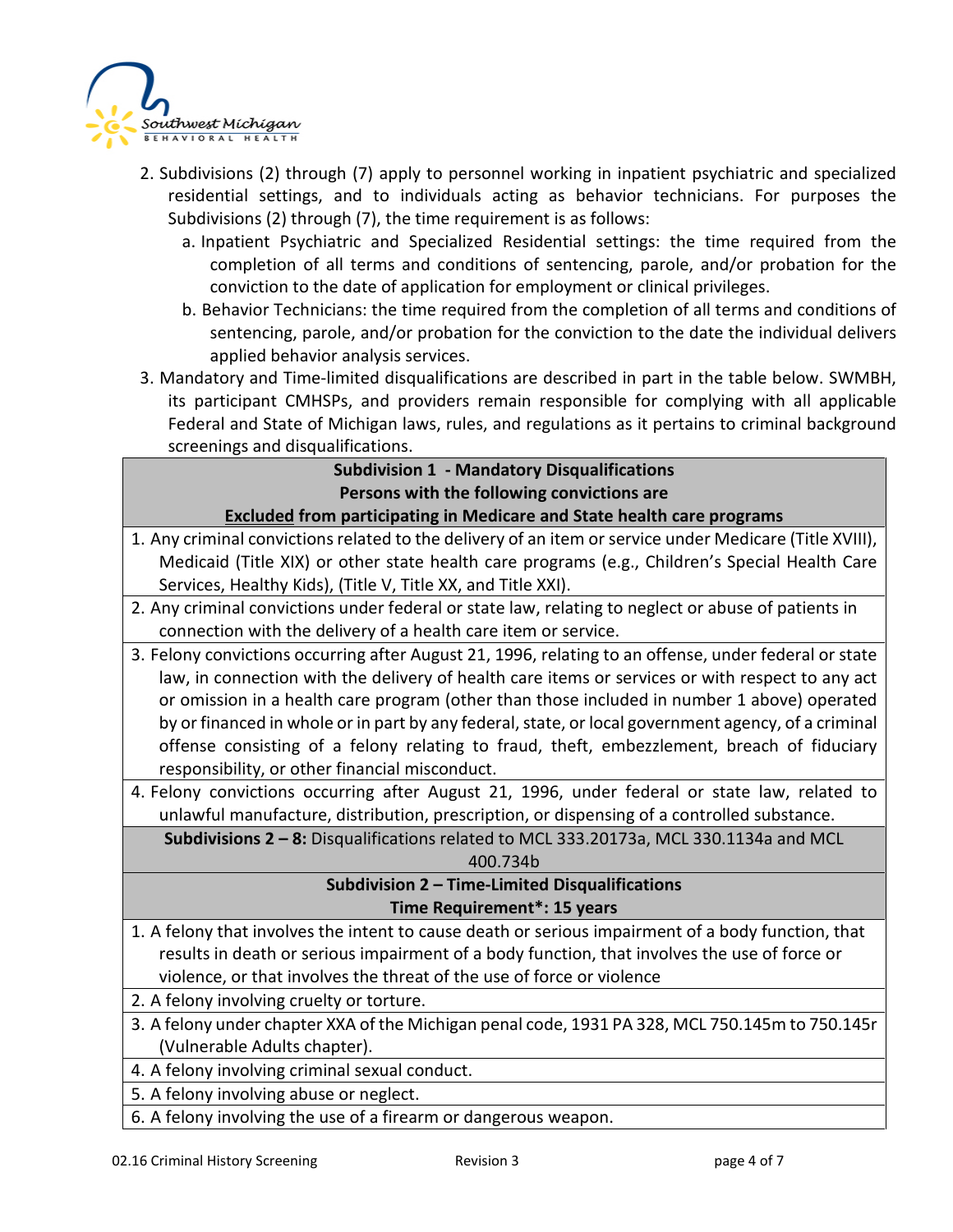

7. A felony involving the diversion or adulteration of a prescription drug or other medications.

## **Subdivision 3 – Time-Limited Disqualifications**

#### **Time Requirement\*: 10 years**

1. Other felony or attempt or conspiracy to commit felony, other than those described under Subdivision 1 and Subdivision 2.

#### **Subdivision 4 - Time-Limited Disqualifications Time Requirement\*: 10 years**

1. A misdemeanor involving the use of a firearm or dangerous weapon with the intent to injure, the use of a firearm or dangerous weapon that results in a personal injury, or a misdemeanor involving the use of force or violence or the threat of the use of force or violence.

2. A misdemeanor under chapter XXA of the Michigan penal code, 1931 PA 328, MCL 750.145m to 750.145r (Vulnerable Adults chapter).

3. A misdemeanor involving criminal sexual conduct.

4. A misdemeanor involving cruelty or torture unless otherwise provided under Subdivision 5.

5. A misdemeanor involving abuse or neglect.

## **Subdivision 5 - Time-Limited Disqualifications Time Requirement\*: 5 years**

1. A misdemeanor involving cruelty if committed by an individual who is less than 16 years of age.

2. A misdemeanor involving home invasion.

3. A misdemeanor involving embezzlement.

4. A misdemeanor involving negligent homicide or a violation of section 601d (1) of the Michigan vehicle code, 1949 PA 300, MCL 257.601d.

5. A misdemeanor involving larceny unless otherwise provided under Subdivision 7.

6. A misdemeanor of retail fraud in the second degree unless otherwise provided under Subdivision 7.

7. Any other misdemeanor involving assault, fraud, theft, or the possession or delivery of a controlled substance unless otherwise provided under Subdivision 4, 6, or 7.

# **Subdivision 6 - Time-Limited Disqualifications**

#### **Time Requirement\*: 3 years**

- 1. A misdemeanor for assault if there was no use of a firearm or dangerous weapon and no intent to commit murder or inflict great bodily injury.
- 2. A misdemeanor of retail fraud in the third degree unless otherwise provided under Subdivision 7.

3. A misdemeanor under part 74 (MCL 333.74 – offences related to controlled substances) unless otherwise provided under Subdivision 7.

### **Subdivision 7 – Time-Limited Disqualifications Time Requirement\*: 1 year**

- 1. A misdemeanor under part 74 (MCL 333.74 offences related to controlled substances) if the individual, at the time of conviction, is under the age of 18.
- 2. A misdemeanor for larceny or retail fraud in the second or third degree if the individual, at the time of conviction, is under the age of 16.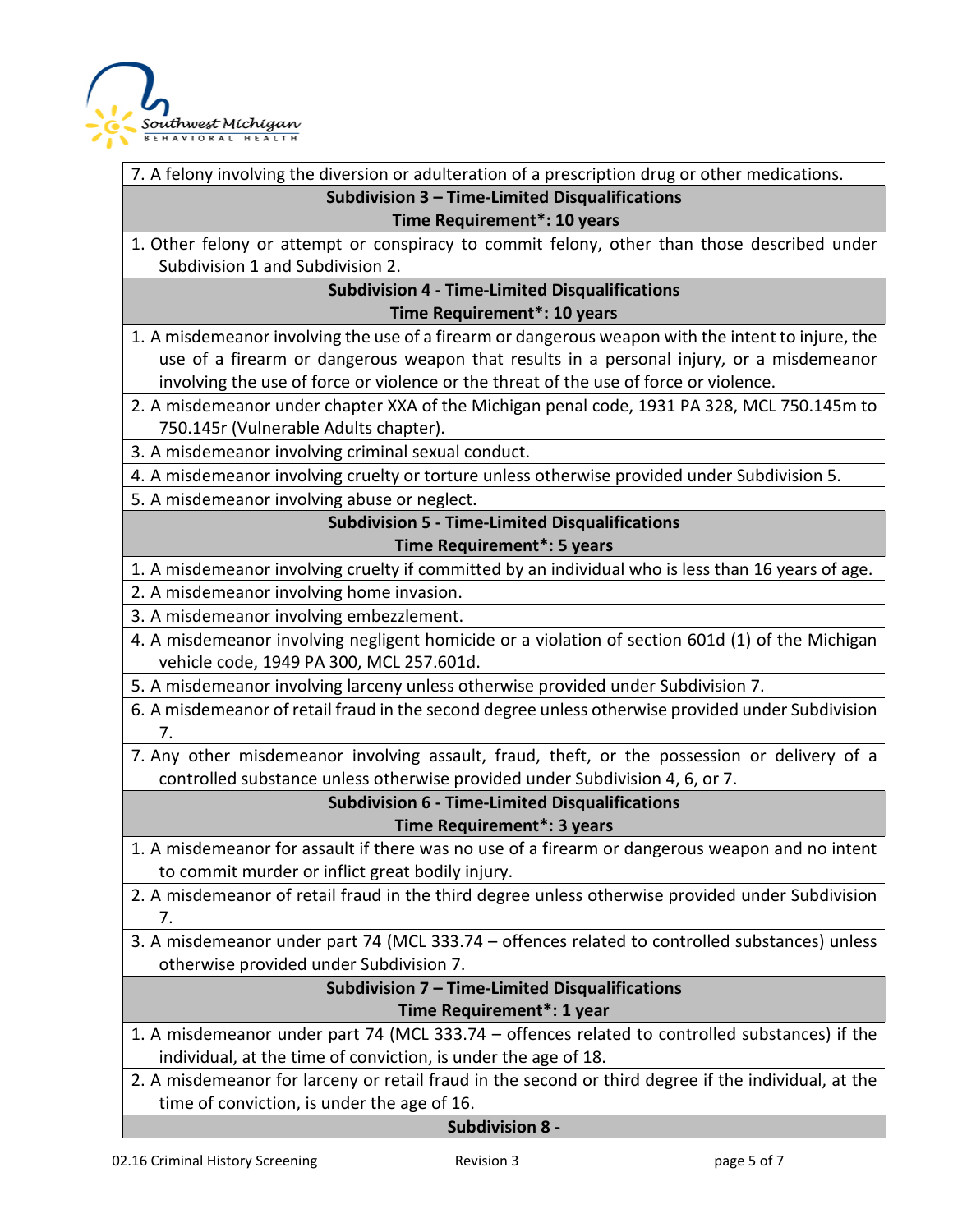

#### **These individuals are Excluded from participating as a service provider**

- 1. Engages in conduct that becomes the subject of a substantiated finding of neglect, abuse, or misappropriation of property by a state or federal agency pursuant to an investigation conducted in accordance with 42 USC 1395i-3 (Requirements for, and assuring quality of care in, skilled nursing facilities) or 1396r (Requirements for nursing facilities).
- 2. Is the subject of an order or disposition under section 16b of chapter IX of the code of criminal procedure (Not Guilty by Reason of Insanity (NGRI)).

#### **References:**

- A. 42 U.S.C. 1320a-7
- B. MCL 33.1134a
- C. MCL 400.734b
- D. MCL 333.20173a
- E. MCL 333.18263
- F. 42 CFR 441.570

**Attachments:** None